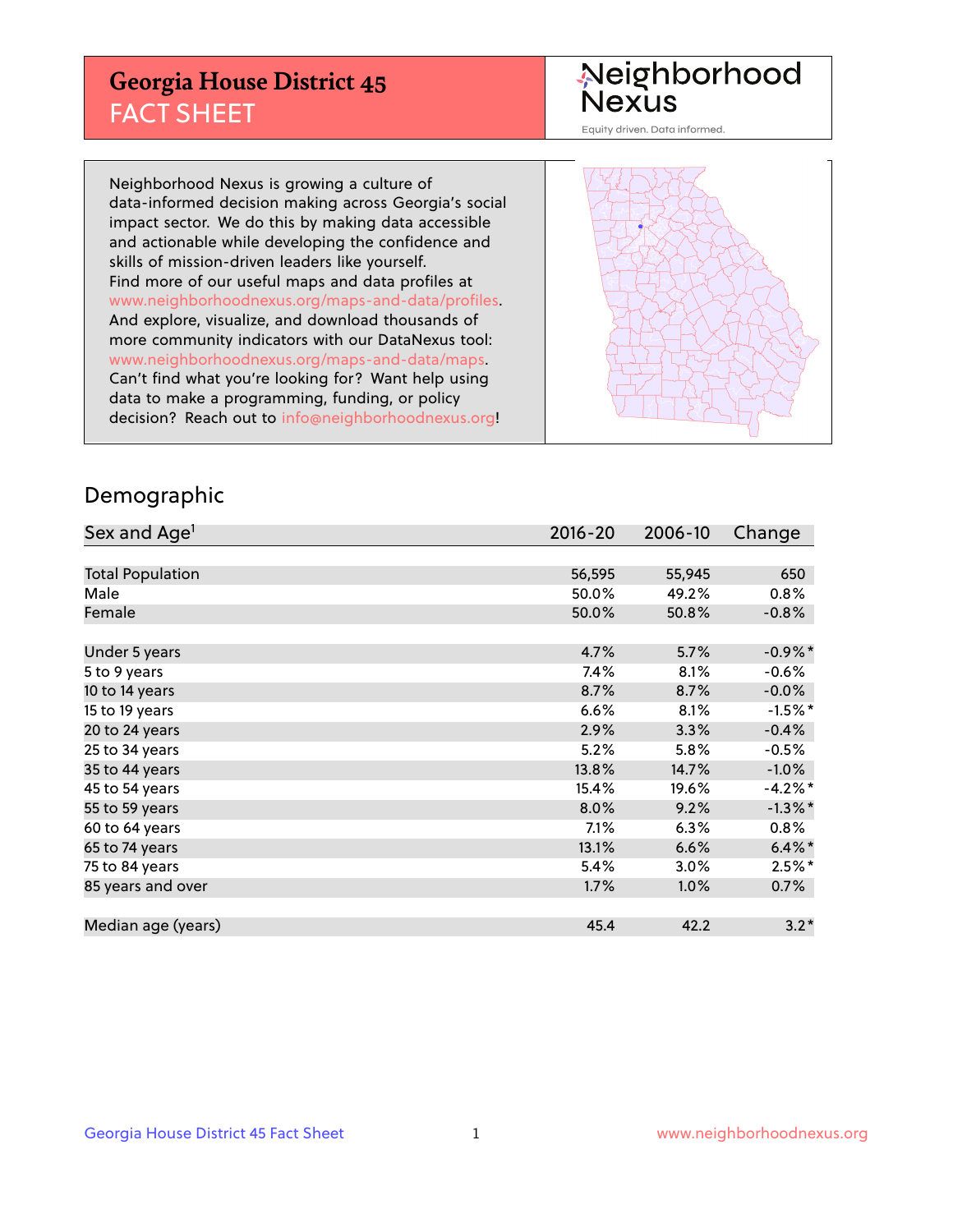## Demographic, continued...

| Race <sup>2</sup>                                            | $2016 - 20$     | 2006-10 | Change     |
|--------------------------------------------------------------|-----------------|---------|------------|
| <b>Total population</b>                                      | 56,595          | 55,945  | 650        |
| One race                                                     | 96.3%           | 98.8%   | $-2.5%$ *  |
| White                                                        | 82.1%           | 87.7%   | $-5.6\%$ * |
| <b>Black or African American</b>                             | 4.1%            | 3.4%    | 0.7%       |
| American Indian and Alaska Native                            | 0.0%            | 0.0%    | $-0.0%$    |
| Asian                                                        | 9.4%            | 7.0%    | $2.4\%$ *  |
| Native Hawaiian and Other Pacific Islander                   | 0.0%            | 0.0%    | 0.0%       |
| Some other race                                              | 0.8%            | 0.8%    | 0.1%       |
| Two or more races                                            | 3.7%            | 1.2%    | $2.5%$ *   |
| Race alone or in combination with other race(s) <sup>3</sup> | $2016 - 20$     | 2006-10 | Change     |
| Total population                                             | 56,595          | 55,945  | 650        |
| White                                                        | 85.4%           | 88.4%   | $-3.0\%$ * |
| <b>Black or African American</b>                             | 5.3%            | 4.1%    | 1.3%       |
| American Indian and Alaska Native                            | 0.3%            | 0.4%    | $-0.1%$    |
| Asian                                                        | 11.1%           | 7.3%    | $3.7\%$ *  |
| Native Hawaiian and Other Pacific Islander                   |                 |         |            |
|                                                              | 0.2%            | 0.0%    | 0.1%       |
| Some other race                                              | 1.6%            | 1.1%    | 0.5%       |
| Hispanic or Latino and Race <sup>4</sup>                     | $2016 - 20$     | 2006-10 | Change     |
| Total population                                             | 56,595          | 55,945  | 650        |
| Hispanic or Latino (of any race)                             | 4.6%            | 2.5%    | $2.1\%$ *  |
| Not Hispanic or Latino                                       | 95.4%           | 97.5%   | $-2.1\%$ * |
| White alone                                                  | 78.9%           | 86.0%   | $-7.1\%$ * |
| Black or African American alone                              | 3.8%            | 3.4%    | 0.4%       |
| American Indian and Alaska Native alone                      | 0.0%            | 0.0%    | $-0.0%$    |
| Asian alone                                                  | 9.3%            | 7.0%    | $2.3\%$ *  |
| Native Hawaiian and Other Pacific Islander alone             | 0.0%            | 0.0%    | 0.0%       |
| Some other race alone                                        | 0.5%            | 0.3%    | 0.3%       |
| Two or more races                                            | 2.9%            | 0.9%    | $2.0\%$ *  |
|                                                              |                 |         |            |
| U.S. Citizenship Status <sup>5</sup>                         | $2016 - 20$     | 2006-10 | Change     |
| Foreign-born population                                      | 8,497           | 5,670   | 2,827*     |
| Naturalized U.S. citizen                                     | 61.5%           | 61.9%   | $-0.4%$    |
| Not a U.S. citizen                                           | 38.5%           | 38.1%   | 0.4%       |
| Citizen, Voting Age Population <sup>6</sup>                  | 2016-20         | 2006-10 | Change     |
| Citizen, 18 and over population                              |                 | 38,354  | 611        |
| Male                                                         | 38,965<br>50.1% | 48.4%   | $1.7\%$ *  |
| Female                                                       | 49.9%           | 51.6%   | $-1.7\%$ * |
|                                                              |                 |         |            |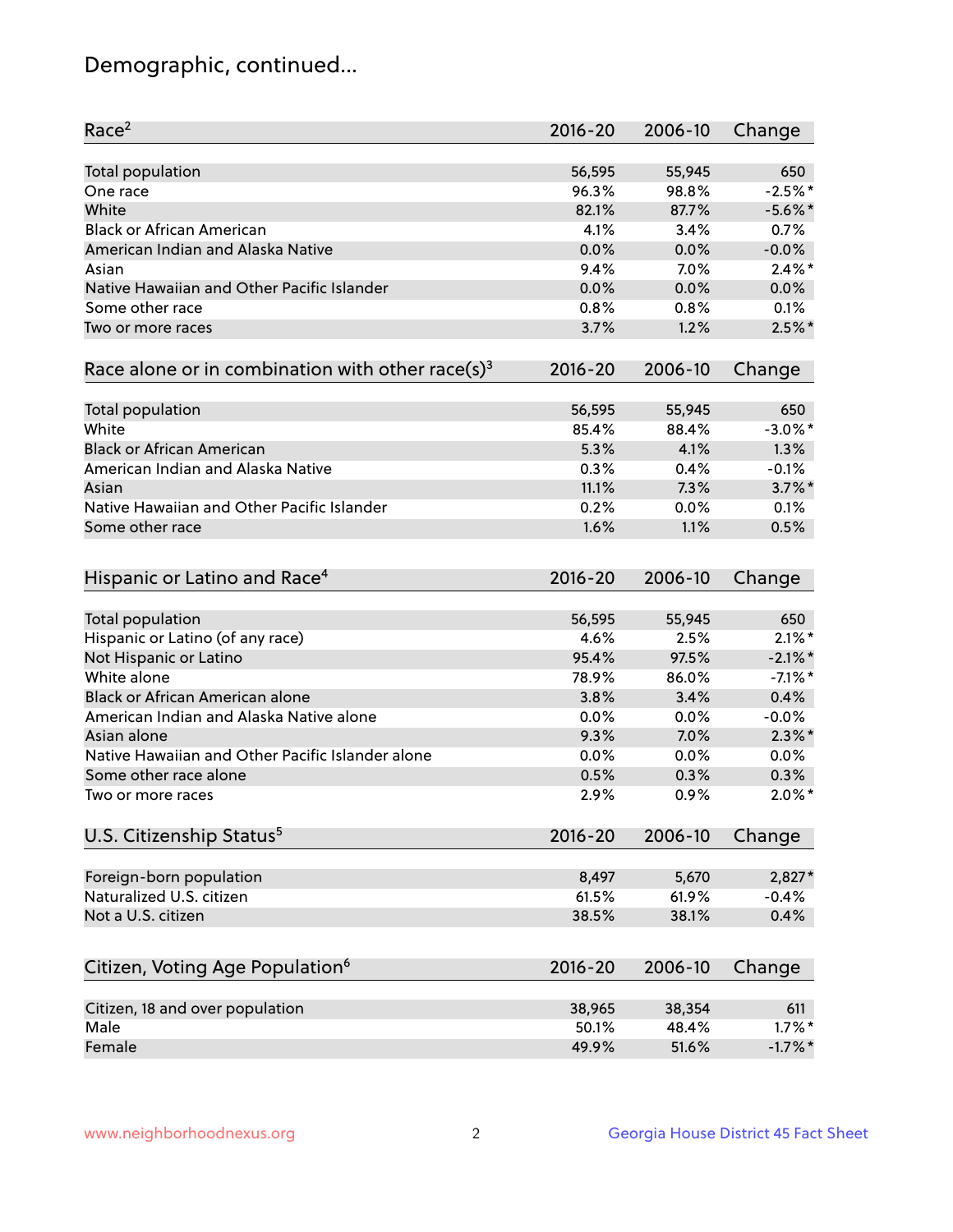#### Economic

| Income <sup>7</sup>                                 | $2016 - 20$ | 2006-10 | Change     |
|-----------------------------------------------------|-------------|---------|------------|
|                                                     |             |         |            |
| All households                                      | 20,341      | 19,540  | 801*       |
| Less than \$10,000                                  | 2.5%        | 2.0%    | 0.5%       |
| \$10,000 to \$14,999                                | 1.2%        | 1.0%    | 0.2%       |
| \$15,000 to \$24,999                                | 3.8%        | 3.1%    | 0.7%       |
| \$25,000 to \$34,999                                | 2.5%        | 3.7%    | $-1.2%$    |
| \$35,000 to \$49,999                                | 4.2%        | 7.1%    | $-2.9\%$ * |
| \$50,000 to \$74,999                                | 9.5%        | 11.9%   | $-2.4\%$ * |
| \$75,000 to \$99,999                                | 10.7%       | 12.7%   | $-2.0%$    |
| \$100,000 to \$149,999                              | 17.3%       | 24.7%   | $-7.4\%$ * |
| \$150,000 to \$199,999                              | 16.2%       | 15.1%   | 1.2%       |
| \$200,000 or more                                   | 32.0%       | 18.7%   | 13.3%*     |
| Median household income (dollars)                   | 145,304     | 115,242 | 30,062*    |
| Mean household income (dollars)                     | 179,971     | 143,482 | 36,490*    |
| With earnings                                       | 80.3%       | 88.6%   | $-8.3\%$ * |
| Mean earnings (dollars)                             | 188,782     | 138,748 | 50,034*    |
| <b>With Social Security</b>                         | 34.2%       | 21.5%   | 12.7%*     |
| Mean Social Security income (dollars)               | 26,178      | 19,648  | $6,530*$   |
| With retirement income                              | 22.9%       | 18.1%   | 4.8%*      |
| Mean retirement income (dollars)                    | 33,835      | 34,627  | $-792$     |
| With Supplemental Security Income                   | 0.9%        | 0.8%    | 0.1%       |
| Mean Supplemental Security Income (dollars)         | 3,012       | 12,303  | $-9,291$   |
| With cash public assistance income                  | 0.8%        | 0.3%    | 0.5%       |
| Mean cash public assistance income (dollars)        | 2,056       | 4,562   | $-2,506$   |
| With Food Stamp/SNAP benefits in the past 12 months | 0.8%        | 0.6%    | 0.2%       |
|                                                     |             |         |            |
| Families                                            | 16,611      | 16,424  | 187        |
| Less than \$10,000                                  | 1.5%        | 1.0%    | 0.5%       |
| \$10,000 to \$14,999                                | 0.1%        | 0.7%    | $-0.6%$    |
| \$15,000 to \$24,999                                | 3.0%        | 2.2%    | 0.8%       |
| \$25,000 to \$34,999                                | 1.3%        | 2.4%    | $-1.1%$    |
| \$35,000 to \$49,999                                | 2.8%        | 5.6%    | $-2.8\%$ * |
| \$50,000 to \$74,999                                | 7.2%        | 11.1%   | $-3.9\%$ * |
| \$75,000 to \$99,999                                | 9.5%        | 12.1%   | $-2.6\%$ * |
| \$100,000 to \$149,999                              | 18.4%       | 27.0%   | $-8.6\%$ * |
| \$150,000 to \$199,999                              | 18.8%       | 16.9%   | 1.9%       |
| \$200,000 or more                                   | 37.5%       | 21.1%   | 16.4%*     |
| Median family income (dollars)                      | 166,730     | 124,858 | 41,872*    |
| Mean family income (dollars)                        | 200,644     | 154,831 | 45,813*    |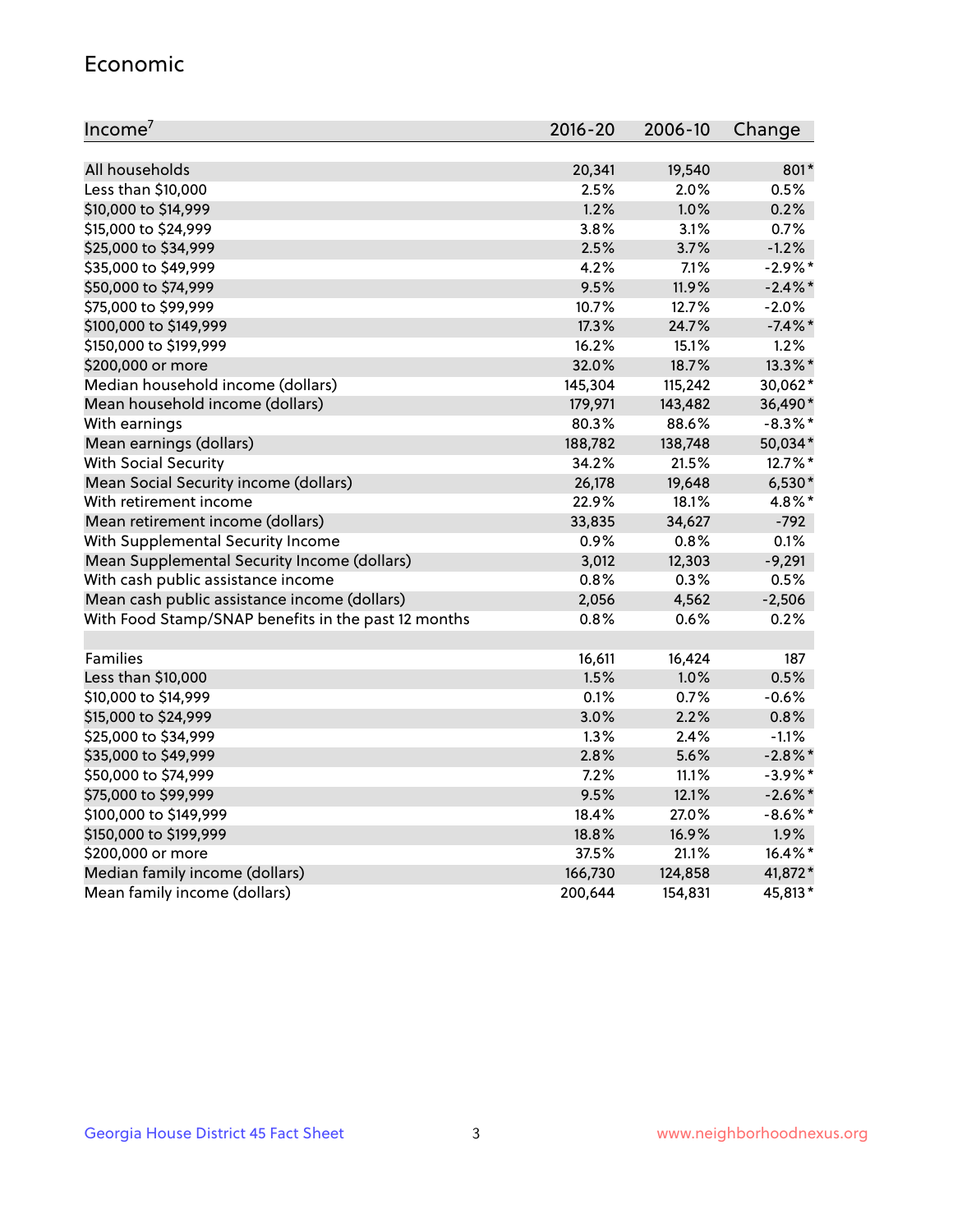## Economic, continued...

| Income, continued <sup>8</sup>                                        | 2016-20 | 2006-10 | Change   |
|-----------------------------------------------------------------------|---------|---------|----------|
|                                                                       |         |         |          |
| Nonfamily households                                                  | 3,730   | 3,116   | $614*$   |
| Median nonfamily income (dollars)                                     | 59,818  | 60,793  | $-975$   |
| Mean nonfamily income (dollars)                                       | 83,667  | 81,601  | 2,066    |
| Median earnings for workers (dollars)                                 | 72,323  | 53,842  | 18,481*  |
| Median earnings for male full-time, year-round workers                | (X)     | (X)     | (X)      |
| (dollars)                                                             |         |         |          |
| Median earnings for female full-time, year-round workers<br>(dollars) | 80,661  | 55,680  | 24,981*  |
| Per capita income (dollars)                                           | 65,321  | 50,440  | 14,881*  |
|                                                                       |         |         |          |
| Families and People Below Poverty Level <sup>9</sup>                  | 2016-20 | 2006-10 | Change   |
|                                                                       |         |         |          |
| <b>All families</b>                                                   | 2.1%    | 2.1%    | $-0.0%$  |
| With related children under 18 years                                  | 2.3%    | 3.1%    | $-0.9%$  |
| With related children under 5 years only                              | 0.0%    | 0.3%    | $-0.2%$  |
| Married couple families                                               | 1.5%    | 1.6%    | $-0.2%$  |
| With related children under 18 years                                  | 1.9%    | 2.5%    | $-0.5%$  |
| With related children under 5 years only                              | 0.0%    | 0.3%    | $-0.3%$  |
| Families with female householder, no husband present                  | 8.1%    | 7.7%    | 0.4%     |
| With related children under 18 years                                  | 2.1%    | 9.6%    | $-7.5%$  |
| With related children under 5 years only                              | 1.8%    | 0.0%    | 1.8%     |
| All people                                                            | 3.3%    | 3.2%    | 0.1%     |
| Under 18 years                                                        | 2.7%    | 3.3%    | $-0.6%$  |
| Related children under 18 years                                       | 2.4%    | 3.3%    | $-0.9%$  |
| Related children under 5 years                                        | 0.0%    | 2.0%    | $-2.0%$  |
| Related children 5 to 17 years                                        | 3.0%    | 3.7%    | $-0.7%$  |
| 18 years and over                                                     | 3.5%    | 3.1%    | 0.4%     |
| 18 to 64 years                                                        | 3.2%    | 3.3%    | $-0.1%$  |
| 65 years and over                                                     | 4.3%    | 1.9%    | 2.4%     |
| People in families                                                    | 2.1%    | 2.4%    | $-0.3%$  |
| Unrelated individuals 15 years and over                               | 16.6%   | 13.4%   | 3.2%     |
|                                                                       |         |         |          |
| Non-Hispanic white people                                             | 3.1%    | 2.2%    | 0.9%     |
| Black or African-American people                                      | 7.9%    | 7.2%    | 0.6%     |
| Asian people                                                          | 3.2%    | 13.4%   | $-10.1%$ |
| Hispanic or Latino people                                             | 2.7%    | 1.8%    | 1.0%     |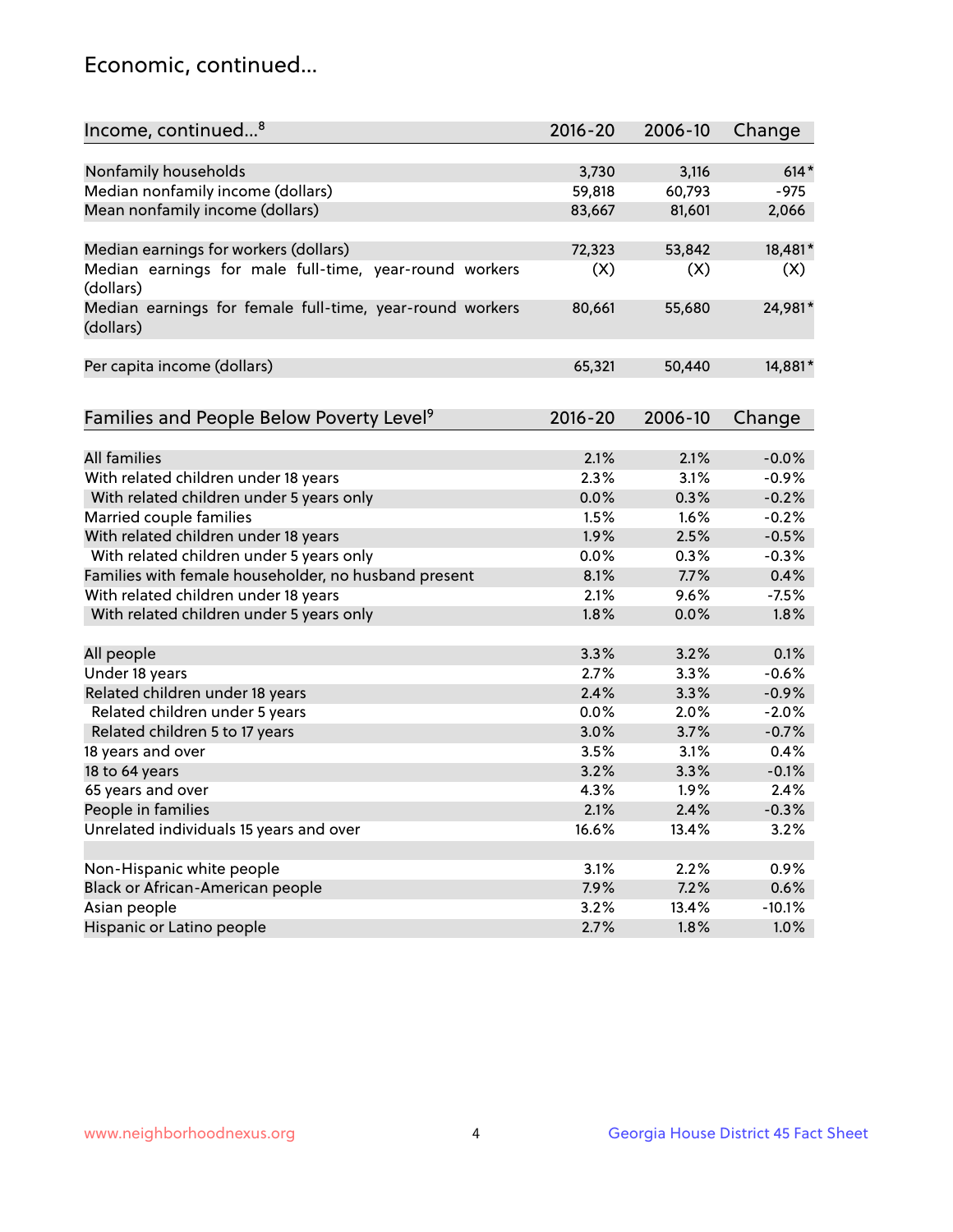## Employment

| Employment Status <sup>10</sup>                                             | $2016 - 20$ | 2006-10 | Change     |
|-----------------------------------------------------------------------------|-------------|---------|------------|
|                                                                             |             |         |            |
| Population 16 years and over                                                | 43,925      | 42,339  | 1,586*     |
| In labor force                                                              | 62.2%       | 67.0%   | $-4.8\%$ * |
| Civilian labor force                                                        | 62.2%       | 66.9%   | $-4.7%$ *  |
| Employed                                                                    | 59.8%       | 63.9%   | $-4.1%$ *  |
| Unemployed                                                                  | 2.4%        | 3.0%    | $-0.6%$    |
| <b>Armed Forces</b>                                                         | 0.0%        | 0.1%    | $-0.1%$    |
| Not in labor force                                                          | 37.8%       | 33.0%   | 4.8%*      |
| Civilian labor force                                                        |             |         | $-1,016$   |
|                                                                             | 27,310      | 28,327  |            |
| <b>Unemployment Rate</b>                                                    | 3.8%        | 4.5%    | $-0.7%$    |
| Females 16 years and over                                                   | 22,294      | 21,854  | 440        |
| In labor force                                                              | 54.5%       | 57.6%   | $-3.1%$    |
| Civilian labor force                                                        | 54.5%       | 57.6%   | $-3.1%$    |
| Employed                                                                    | 52.8%       | 54.8%   | $-1.9%$    |
|                                                                             |             |         |            |
| Own children of the householder under 6 years                               | 3,360       | 3,917   | $-557$     |
| All parents in family in labor force                                        | 69.0%       | 50.1%   | 18.9%      |
|                                                                             |             |         |            |
| Own children of the householder 6 to 17 years                               | 11,276      | 11,696  | $-420$     |
| All parents in family in labor force                                        | 66.6%       | 60.7%   | 5.9%       |
|                                                                             |             |         |            |
| Industry <sup>11</sup>                                                      | $2016 - 20$ | 2006-10 | Change     |
|                                                                             |             |         |            |
| Civilian employed population 16 years and over                              | 26,272      | 27,062  | $-790$     |
| Agriculture, forestry, fishing and hunting, and mining                      | 0.2%        | 0.1%    | 0.1%       |
| Construction                                                                | 3.6%        | 4.0%    | $-0.3%$    |
| Manufacturing                                                               | 6.5%        | 8.3%    | $-1.8\%$ * |
| Wholesale trade                                                             | 5.0%        | 5.3%    | $-0.4%$    |
| Retail trade                                                                | 7.5%        | 10.0%   | $-2.5%$ *  |
| Transportation and warehousing, and utilities                               | 4.0%        | 4.1%    | $-0.1%$    |
| Information                                                                 | 2.8%        | 4.8%    | $-1.9%$ *  |
| Finance and insurance, and real estate and rental and leasing               | 12.9%       | 11.3%   | $1.6\%$    |
| Professional, scientific, and management, and administrative                | 24.1%       | 20.7%   | $3.4\%$ *  |
| and waste management services                                               |             |         |            |
| Educational services, and health care and social assistance                 | 20.0%       | 18.6%   | 1.4%       |
| Arts, entertainment, and recreation, and accommodation and<br>food services | 6.6%        | 5.7%    | 0.8%       |
| Other services, except public administration                                | 4.9%        | 4.4%    | 0.5%       |
| Public administration                                                       | 1.9%        | 2.8%    | $-0.9%$    |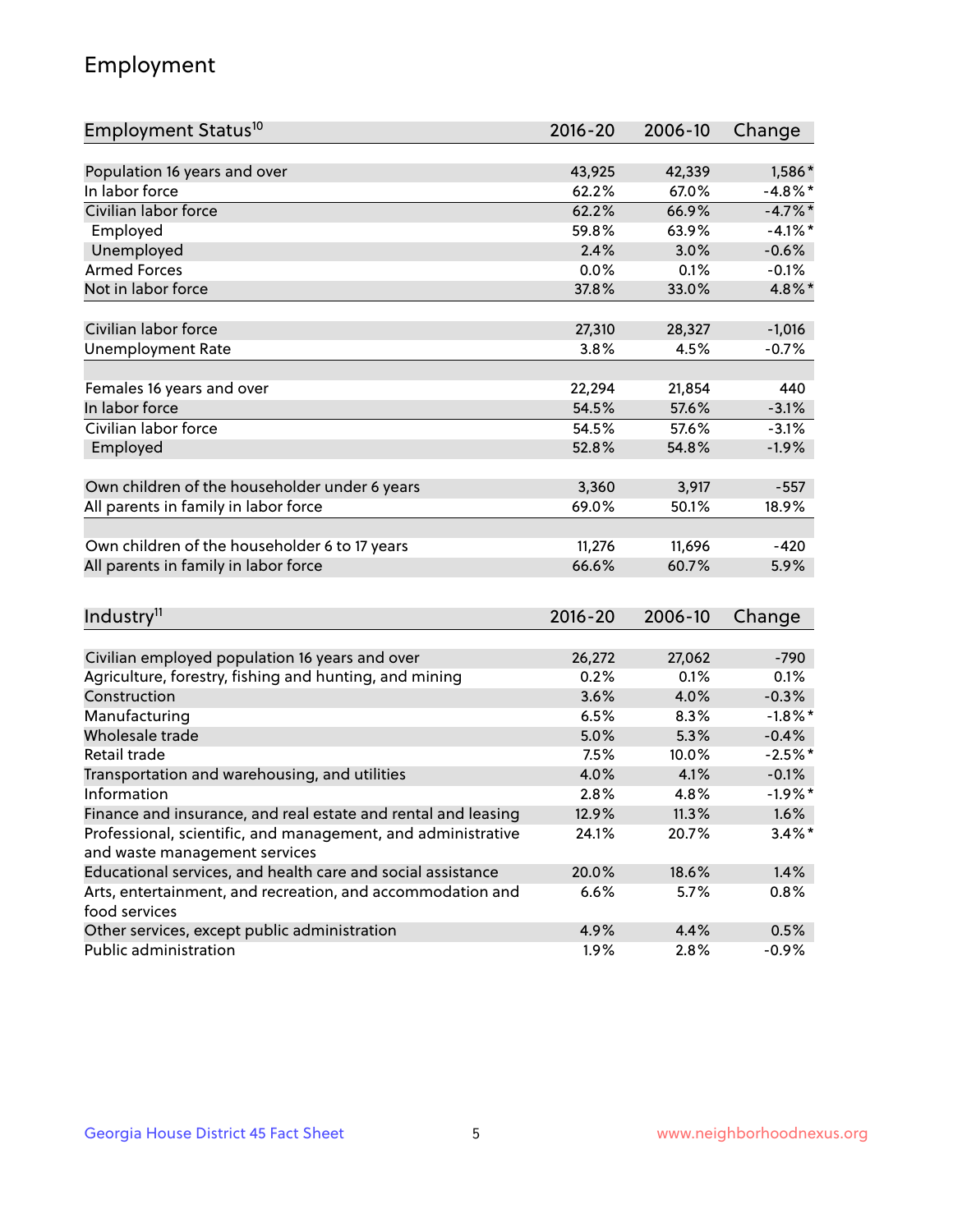## Employment, continued...

| Occupation <sup>12</sup>                                                    | $2016 - 20$ | 2006-10 | Change     |
|-----------------------------------------------------------------------------|-------------|---------|------------|
|                                                                             |             |         |            |
| Civilian employed population 16 years and over                              | 26,272      | 27,062  | $-790$     |
| Management, business, science, and arts occupations                         | 63.6%       | 59.4%   | 4.2%       |
| Service occupations                                                         | 7.9%        | 6.8%    | 1.1%       |
| Sales and office occupations                                                | 22.9%       | 27.5%   | $-4.6\%$ * |
| and<br>Natural<br>resources,<br>construction,<br>maintenance<br>occupations | 2.4%        | 2.4%    | $-0.0%$    |
| Production, transportation, and material moving occupations                 | 3.3%        | 3.9%    | $-0.6%$    |
| Class of Worker <sup>13</sup>                                               | $2016 - 20$ | 2006-10 | Change     |
|                                                                             |             |         |            |
| Civilian employed population 16 years and over                              | 26,272      | 27,062  | $-790$     |
| Private wage and salary workers                                             | 85.5%       | 81.7%   | 3.7%       |
| Government workers                                                          | 7.7%        | 9.5%    | $-1.7%$    |
| Self-employed in own not incorporated business workers                      | 6.6%        | 8.4%    | $-1.8%$ *  |
| Unpaid family workers                                                       | 0.2%        | 0.4%    | $-0.2%$    |
| Job Flows <sup>14</sup>                                                     | 2019        | 2010    | Change     |
|                                                                             |             |         |            |
| Total Jobs in district                                                      | 13,980      | 13,449  | 531        |
| Held by residents of district                                               | 11.5%       | 13.1%   | $-1.6%$    |
| Held by non-residents of district                                           | 88.5%       | 86.9%   | 1.6%       |
| Jobs by Industry Sector <sup>15</sup>                                       | 2019        | 2010    | Change     |
| Total Jobs in district                                                      | 13,980      | 13,449  | 531        |
| Goods Producing sectors                                                     | 5.5%        | 3.5%    | 1.9%       |
| Trade, Transportation, and Utilities sectors                                | 24.5%       | 26.1%   | $-1.6%$    |
| All Other Services sectors                                                  | 70.0%       | 70.3%   | $-0.3%$    |
|                                                                             |             |         |            |
| Total Jobs in district held by district residents                           | 1,609       | 1,763   | $-154$     |
| <b>Goods Producing sectors</b>                                              | 6.6%        | 4.7%    | 1.9%       |
| Trade, Transportation, and Utilities sectors                                | 12.7%       | 19.3%   | $-6.5%$    |
| All Other Services sectors                                                  | 80.7%       | 76.0%   | 4.7%       |
|                                                                             |             |         |            |
| Jobs by Earnings <sup>16</sup>                                              | 2019        | 2010    | Change     |
| Total Jobs in district                                                      | 13,980      | 13,449  | 531        |
| Jobs with earnings \$1250/month or less                                     | 29.1%       | 29.6%   | $-0.5%$    |
| Jobs with earnings \$1251/month to \$3333/month                             | 33.0%       | 34.0%   | $-1.0%$    |
| Jobs with earnings greater than \$3333/month                                | 37.9%       | 36.5%   | 1.5%       |
|                                                                             |             |         |            |
| Total Jobs in district held by district residents                           | 1,609       | 1,763   | $-154$     |
| Jobs with earnings \$1250/month or less                                     | 32.3%       | 34.1%   | $-1.8%$    |
| Jobs with earnings \$1251/month to \$3333/month                             | 27.3%       | 30.5%   | $-3.2%$    |
| Jobs with earnings greater than \$3333/month                                | 40.4%       | 35.4%   | 5.0%       |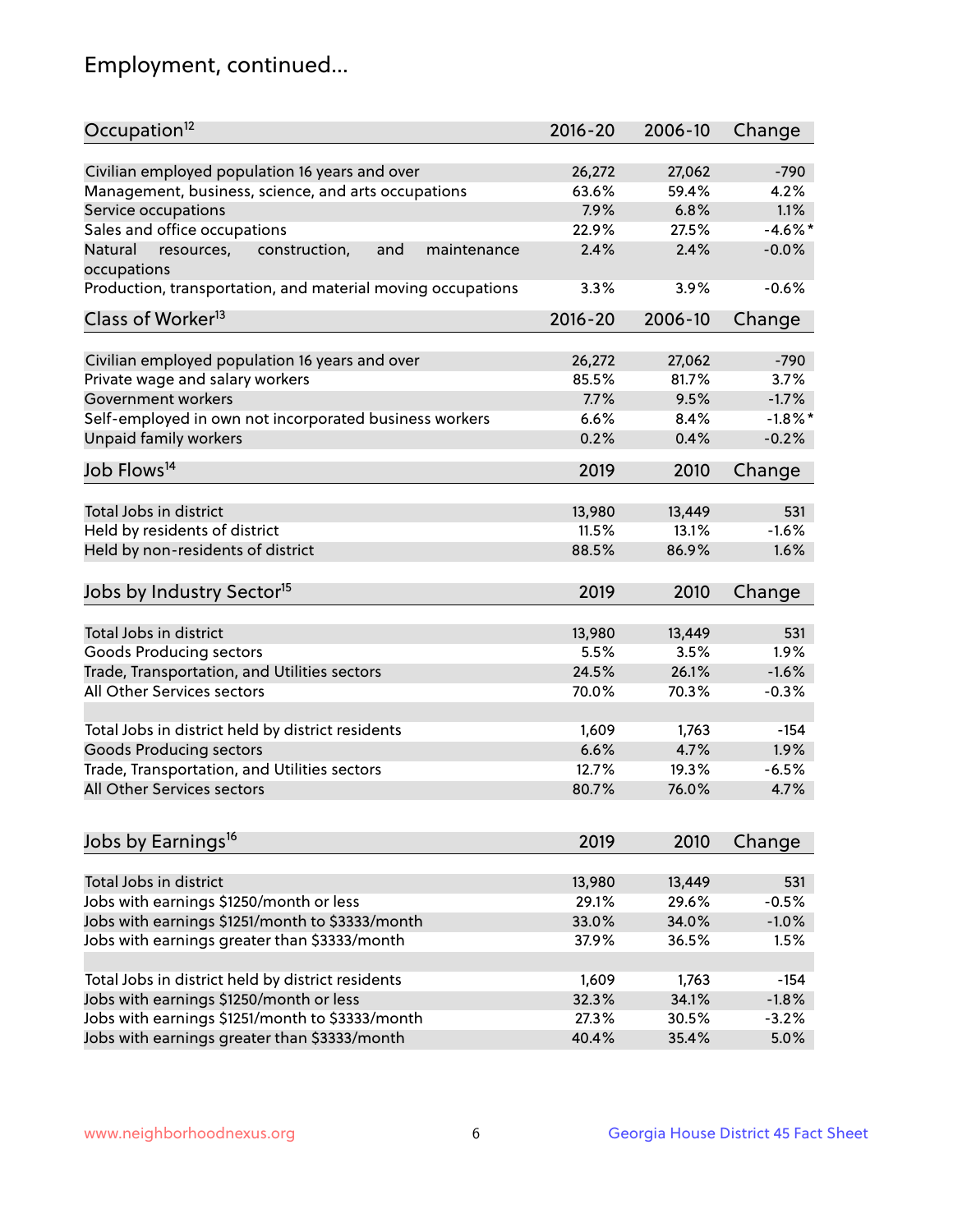## Employment, continued...

| Jobs by Age of Worker <sup>17</sup>               | 2019   | 2010   | Change  |
|---------------------------------------------------|--------|--------|---------|
|                                                   |        |        |         |
| Total Jobs in district                            | 13,980 | 13,449 | 531     |
| Jobs with workers age 29 or younger               | 27.1%  | 24.7%  | 2.4%    |
| Jobs with workers age 30 to 54                    | 49.9%  | 57.0%  | $-7.1%$ |
| Jobs with workers age 55 or older                 | 23.0%  | 18.3%  | 4.7%    |
|                                                   |        |        |         |
| Total Jobs in district held by district residents | 1.609  | 1.763  | $-154$  |
| Jobs with workers age 29 or younger               | 20.3%  | 22.7%  | $-2.4%$ |
| Jobs with workers age 30 to 54                    | 43.7%  | 45.8%  | $-2.1%$ |
| Jobs with workers age 55 or older                 | 36.0%  | 31.5%  | 4.5%    |
|                                                   |        |        |         |

#### Education

| School Enrollment <sup>18</sup>                | $2016 - 20$ | 2006-10 | Change     |
|------------------------------------------------|-------------|---------|------------|
|                                                |             |         |            |
| Population 3 years and over enrolled in school | 15,530      | 17,103  | $-1,573*$  |
| Nursery school, preschool                      | 9.3%        | 10.2%   | $-0.8%$    |
| Kindergarten                                   | 4.6%        | 3.6%    | 1.0%       |
| Elementary school (grades 1-8)                 | 48.4%       | 45.1%   | $3.3\%$    |
| High school (grades 9-12)                      | 23.8%       | 23.9%   | $-0.1%$    |
| College or graduate school                     | 13.8%       | 17.3%   | $-3.4\%$ * |
| Educational Attainment <sup>19</sup>           | $2016 - 20$ | 2006-10 | Change     |
|                                                |             |         |            |
| Population 25 years and over                   | 39,430      | 37,025  | $2,405*$   |
| Less than 9th grade                            | 1.2%        | 0.7%    | 0.5%       |
| 9th to 12th grade, no diploma                  | 0.7%        | 1.4%    | $-0.7%$    |
| High school graduate (includes equivalency)    | $7.4\%$     | 9.8%    | $-2.4\%$ * |
| Some college, no degree                        | 11.8%       | 16.9%   | $-5.0\%$ * |
| Associate's degree                             | 4.2%        | 4.8%    | $-0.5%$    |
| Bachelor's degree                              | 42.0%       | 41.5%   | $0.6\%$    |
| Graduate or professional degree                | 32.6%       | 25.0%   | $7.6\%$ *  |
|                                                |             |         |            |
| Percent high school graduate or higher         | 98.2%       | 97.9%   | 0.2%       |
| Percent bachelor's degree or higher            | 74.7%       | 66.5%   | $8.2\%$ *  |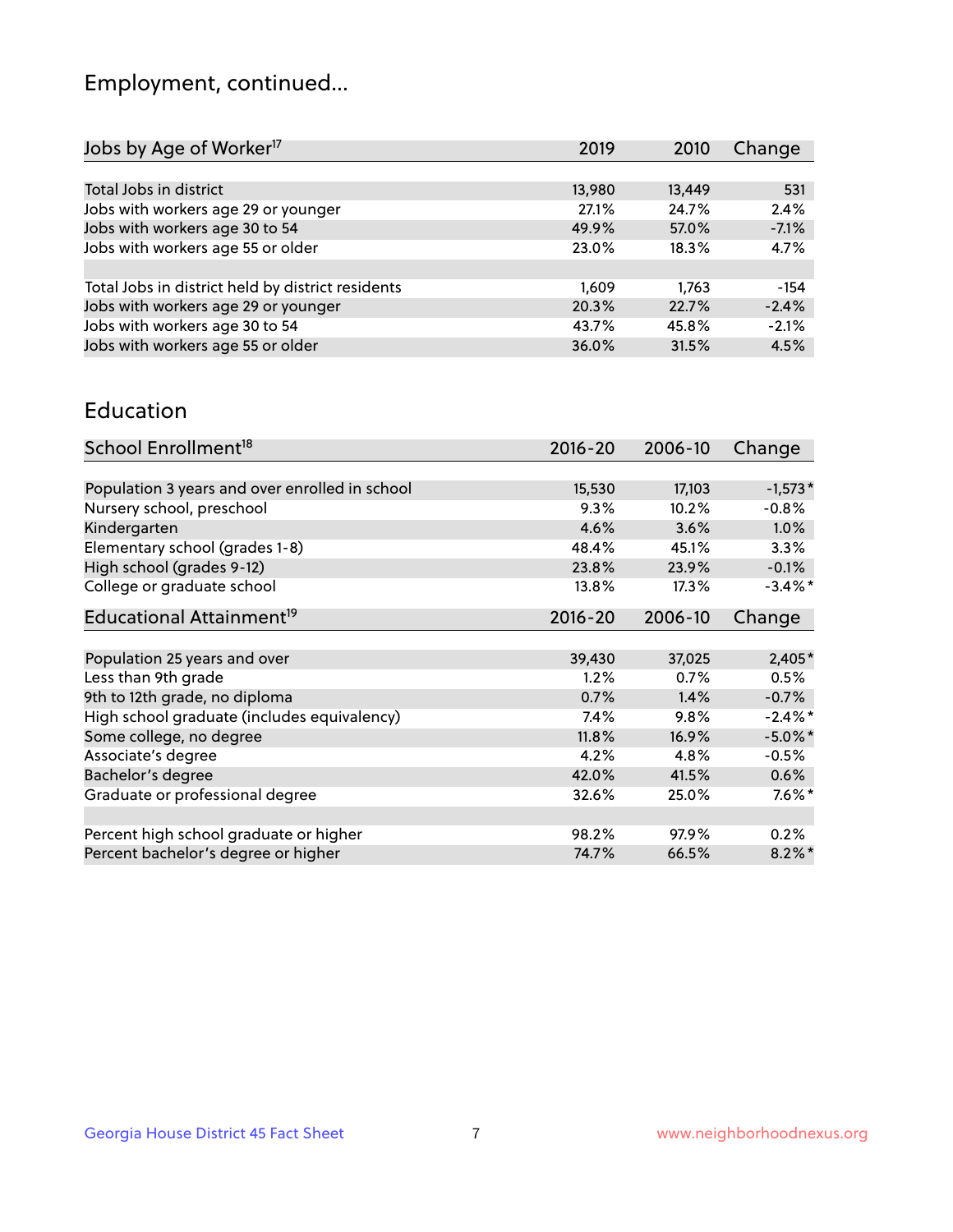## Housing

| Households by Type <sup>20</sup>                     | 2016-20     | 2006-10 | Change     |
|------------------------------------------------------|-------------|---------|------------|
|                                                      |             |         |            |
| <b>Total households</b>                              | 20,341      | 19,540  | 801*       |
| Family households (families)                         | 81.7%       | 84.1%   | $-2.4%$    |
| With own children under 18 years                     | 38.6%       | 44.3%   | $-5.7\%$ * |
| Married-couple family                                | 73.8%       | 75.4%   | $-1.6%$    |
| With own children of the householder under 18 years  | 34.6%       | 38.6%   | $-4.0\%$ * |
| Male householder, no wife present, family            | 2.3%        | 2.0%    | 0.4%       |
| With own children of the householder under 18 years  | 1.2%        | 1.1%    | 0.1%       |
| Female householder, no husband present, family       | 5.5%        | 6.6%    | $-1.1%$    |
| With own children of the householder under 18 years  | 2.7%        | 4.5%    | $-1.8%$ *  |
| Nonfamily households                                 | 18.3%       | 15.9%   | $2.4\%$ *  |
| Householder living alone                             | 16.3%       | 13.8%   | $2.5\%$ *  |
| 65 years and over                                    | 10.5%       | 4.7%    | $5.8\%$ *  |
| Households with one or more people under 18 years    | 39.3%       | 45.7%   | $-6.3\%$ * |
| Households with one or more people 65 years and over | 37.9%       | 20.5%   | 17.4%*     |
|                                                      | 2.78        | 2.86    | $-0.08*$   |
| Average household size<br>Average family size        | 3.12        | 3.16    | $-0.04$    |
|                                                      |             |         |            |
| Housing Occupancy <sup>21</sup>                      | $2016 - 20$ | 2006-10 | Change     |
| Total housing units                                  | 21,207      | 20,681  | 526*       |
| Occupied housing units                               | 95.9%       | 94.5%   | 1.4%       |
| Vacant housing units                                 | 4.1%        | 5.5%    | $-1.4%$    |
|                                                      |             |         |            |
| Homeowner vacancy rate                               | 1.0         | 2.1     | $-1.1$     |
| Rental vacancy rate                                  | 6.3         | 5.4     | 0.9        |
| Units in Structure <sup>22</sup>                     | 2016-20     | 2006-10 | Change     |
| Total housing units                                  | 21,207      | 20,681  | 526*       |
| 1-unit, detached                                     | 91.7%       | 91.9%   | $-0.2%$    |
| 1-unit, attached                                     | 4.1%        | 4.4%    | $-0.3%$    |
| 2 units                                              | 0.0%        | 0.2%    | $-0.2%$    |
| 3 or 4 units                                         |             |         |            |
| 5 to 9 units                                         | 0.3%        | 0.4%    | $-0.1%$    |
|                                                      | 0.9%        | 0.9%    | $-0.0%$    |
| 10 to 19 units                                       | 1.4%        | 1.5%    | $-0.1%$    |
| 20 or more units                                     | 1.6%        | 0.6%    | 1.0%       |
| Mobile home                                          | 0.1%        | 0.1%    | $-0.1%$    |
| Boat, RV, van, etc.                                  | 0.0%        | $0.0\%$ | 0.0%       |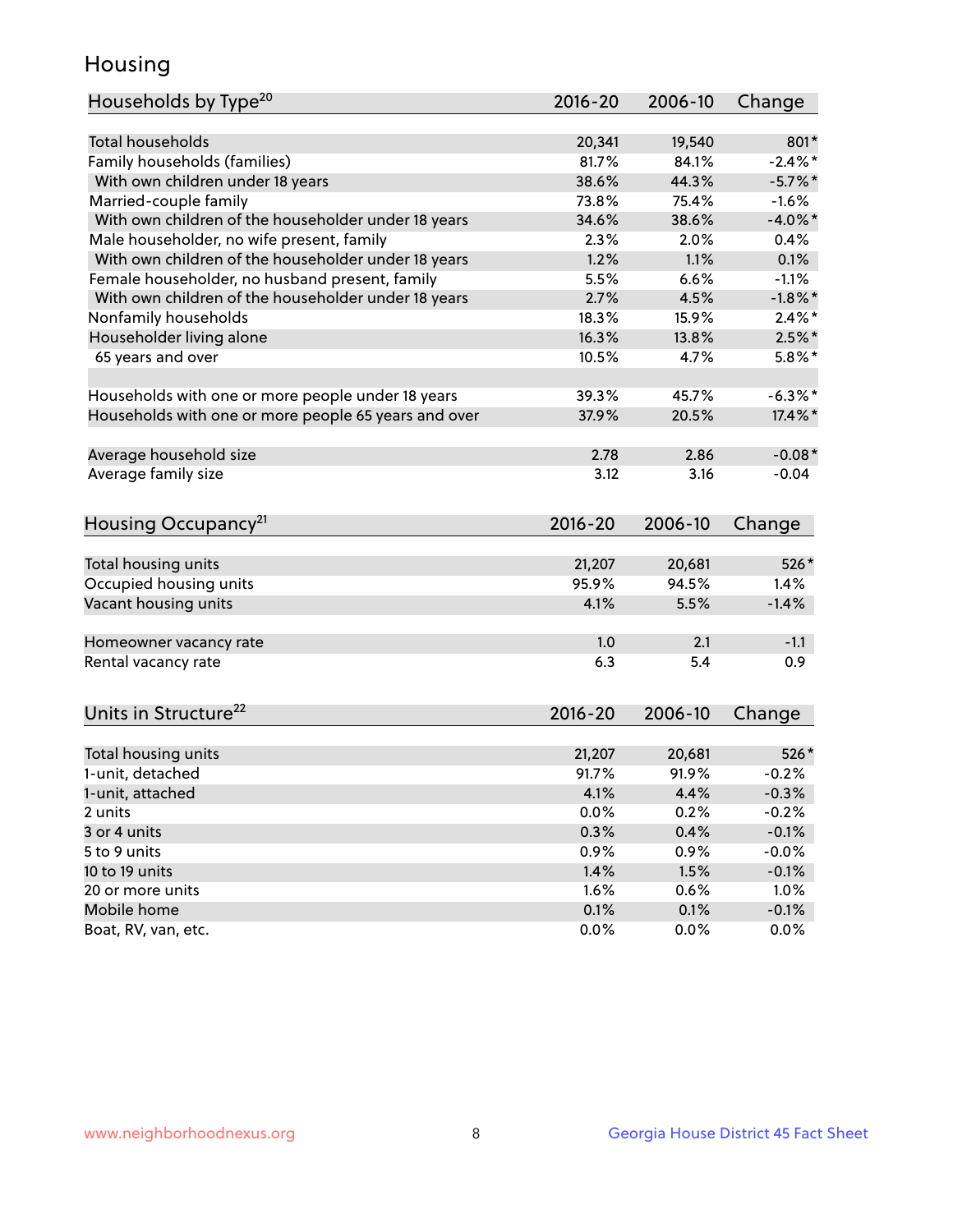## Housing, Continued...

| Year Structure Built <sup>23</sup>             | 2016-20     | 2006-10 | Change     |
|------------------------------------------------|-------------|---------|------------|
| Total housing units                            | 21,207      | 20,681  | 526*       |
| Built 2014 or later                            | 3.1%        | (X)     | (X)        |
| Built 2010 to 2013                             | 1.8%        | (X)     | (X)        |
| Built 2000 to 2009                             | 6.4%        | 7.4%    | $-1.0%$    |
| Built 1990 to 1999                             | 15.1%       | 17.8%   | $-2.7%$    |
| Built 1980 to 1989                             | 36.0%       | 35.8%   | 0.2%       |
| Built 1970 to 1979                             | 34.0%       | 34.3%   | $-0.2%$    |
| Built 1960 to 1969                             | 2.4%        | 3.7%    | $-1.3%$    |
| Built 1950 to 1959                             | 0.7%        | 0.7%    | $-0.0%$    |
| Built 1940 to 1949                             | 0.3%        | 0.1%    | 0.2%       |
| Built 1939 or earlier                          | 0.1%        | 0.1%    | $-0.1%$    |
| Housing Tenure <sup>24</sup>                   | $2016 - 20$ | 2006-10 | Change     |
| Occupied housing units                         | 20,341      | 19,540  | 801*       |
| Owner-occupied                                 | 93.4%       | 94.9%   | $-1.5%$ *  |
| Renter-occupied                                | 6.6%        | 5.1%    | $1.5\%$ *  |
| Average household size of owner-occupied unit  | 2.81        | 2.87    | $-0.06*$   |
| Average household size of renter-occupied unit | 2.38        | 2.69    | $-0.31$    |
| Residence 1 Year Ago <sup>25</sup>             | $2016 - 20$ | 2006-10 | Change     |
| Population 1 year and over                     | 56,257      | 55,350  | 907        |
| Same house                                     | 90.4%       | 88.2%   | $2.2\%$ *  |
| Different house in the U.S.                    | 9.0%        | 11.5%   | $-2.5%$    |
| Same county                                    | 3.3%        | 5.7%    | $-2.3\%$ * |
| Different county                               | 5.7%        | 5.8%    | $-0.2%$    |
| Same state                                     | 3.5%        | 3.3%    | 0.2%       |
| Different state                                | 2.2%        | 2.6%    | $-0.3%$    |
| Abroad                                         | 0.6%        | 0.3%    | 0.3%       |
| Value of Housing Unit <sup>26</sup>            | $2016 - 20$ | 2006-10 | Change     |
| Owner-occupied units                           | 19,006      | 18,551  | 454        |
| Less than \$50,000                             | 0.4%        | 0.9%    | $-0.5%$    |
| \$50,000 to \$99,999                           | 0.2%        | 1.0%    | $-0.7%$    |
| \$100,000 to \$149,999                         | 1.4%        | 3.1%    | $-1.7%$    |
| \$150,000 to \$199,999                         | 2.9%        | 5.9%    | $-3.0\%$ * |
| \$200,000 to \$299,999                         | 10.5%       | 25.3%   | $-14.9%$ * |
| \$300,000 to \$499,999                         | 43.4%       | 40.8%   | 2.6%       |
| \$500,000 to \$999,999                         | 34.7%       | 19.6%   | $15.1\%$ * |
| \$1,000,000 or more                            | 6.5%        | 3.4%    | $3.1\%$ *  |
| Median (dollars)                               | 462,499     | 355,722 | 106,777*   |
| Mortgage Status <sup>27</sup>                  | $2016 - 20$ | 2006-10 | Change     |
| Owner-occupied units                           | 19,006      | 18,551  | 454        |
| Housing units with a mortgage                  | 69.5%       | 78.6%   | $-9.1\%$ * |
| Housing units without a mortgage               | 30.5%       | 21.4%   | $9.1\%$ *  |
|                                                |             |         |            |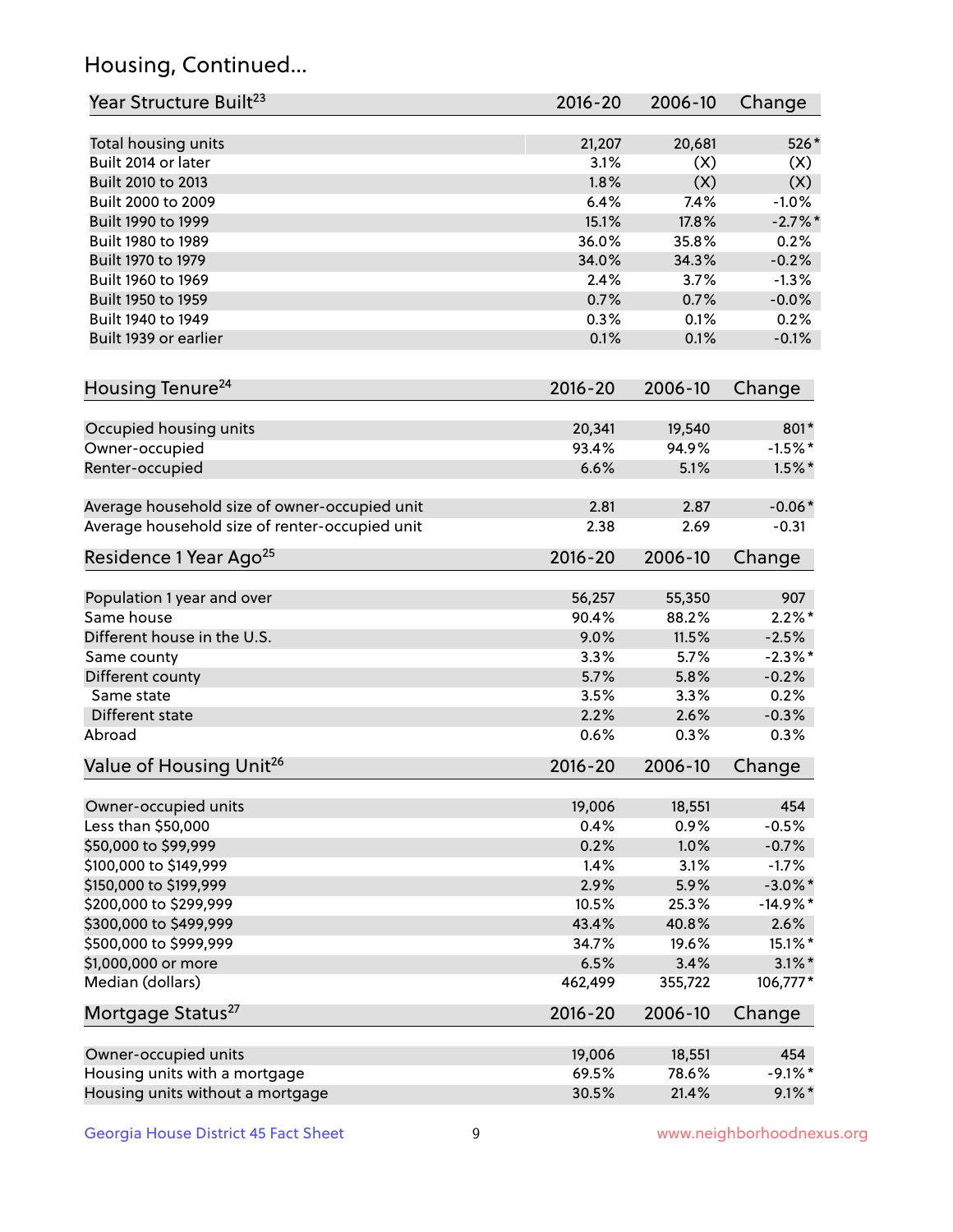## Housing, Continued...

| Selected Monthly Owner Costs <sup>28</sup>                                            | $2016 - 20$ | 2006-10        | Change     |
|---------------------------------------------------------------------------------------|-------------|----------------|------------|
| Housing units with a mortgage                                                         | 13,210      | 14,578         | $-1,368*$  |
| Less than \$300                                                                       | 0.2%        | 0.1%           | 0.2%       |
| \$300 to \$499                                                                        | 0.2%        | 0.6%           | $-0.4%$    |
| \$500 to \$999                                                                        | 5.5%        | 4.7%           | 0.7%       |
| \$1,000 to \$1,499                                                                    | 14.9%       | 13.3%          | 1.6%       |
| \$1,500 to \$1,999                                                                    | 16.0%       | 22.0%          | $-6.0\%$ * |
| \$2,000 to \$2,999                                                                    | 35.4%       | 35.7%          | $-0.2%$    |
| \$3,000 or more                                                                       | 27.8%       | 23.6%          | $4.2\%$ *  |
| Median (dollars)                                                                      | 2,375       | 2,215          | $161*$     |
| Housing units without a mortgage                                                      | 5,796       | 3,973          | $1,822*$   |
| Less than \$150                                                                       | 1.5%        | 0.2%           | 1.3%       |
| \$150 to \$249                                                                        | 2.6%        | 2.7%           | $-0.1%$    |
| \$250 to \$349                                                                        | 11.0%       | 11.4%          | $-0.5%$    |
| \$350 to \$499                                                                        | 23.5%       | 25.9%          | $-2.4%$    |
| \$500 to \$699                                                                        | 27.9%       | 34.4%          | $-6.5%$    |
| \$700 or more                                                                         | 33.6%       | 25.3%          | $8.3\%$ *  |
| Median (dollars)                                                                      | 569         | 540            | $28*$      |
| Selected Monthly Owner Costs as a Percentage of<br>Household Income <sup>29</sup>     | $2016 - 20$ | 2006-10        | Change     |
| Housing units with a mortgage (excluding units where<br>SMOCAPI cannot be computed)   | 13,123      | 14,489         | $-1,366*$  |
| Less than 20.0 percent                                                                | 60.7%       | 44.3%          | 16.5%*     |
| 20.0 to 24.9 percent                                                                  | 13.0%       | 15.7%          | $-2.8\%$ * |
| 25.0 to 29.9 percent                                                                  | 7.1%        | 9.6%           | $-2.4\%$ * |
| 30.0 to 34.9 percent                                                                  | 3.1%        | 7.7%           | $-4.6\%$ * |
| 35.0 percent or more                                                                  | 16.1%       | 22.7%          | $-6.6\%$ * |
| Not computed                                                                          | 87          | 89             | $-2$       |
| Housing unit without a mortgage (excluding units where<br>SMOCAPI cannot be computed) | 5,732       | 3,966          | 1,766*     |
| Less than 10.0 percent                                                                | 72.3%       | 64.0%          | 8.2%       |
| 10.0 to 14.9 percent                                                                  | 13.4%       | 13.0%          | 0.4%       |
| 15.0 to 19.9 percent                                                                  | 4.8%        | 8.7%           | $-4.0%$    |
| 20.0 to 24.9 percent                                                                  | 2.0%        | 6.2%           | $-4.2%$    |
| 25.0 to 29.9 percent                                                                  | 2.3%        | 1.4%           | 0.9%       |
| 30.0 to 34.9 percent                                                                  | 0.9%        | 0.9%           | 0.0%       |
| 35.0 percent or more                                                                  | 4.3%        | 5.7%           | $-1.4%$    |
| Not computed                                                                          | 63          | $\overline{7}$ | 56         |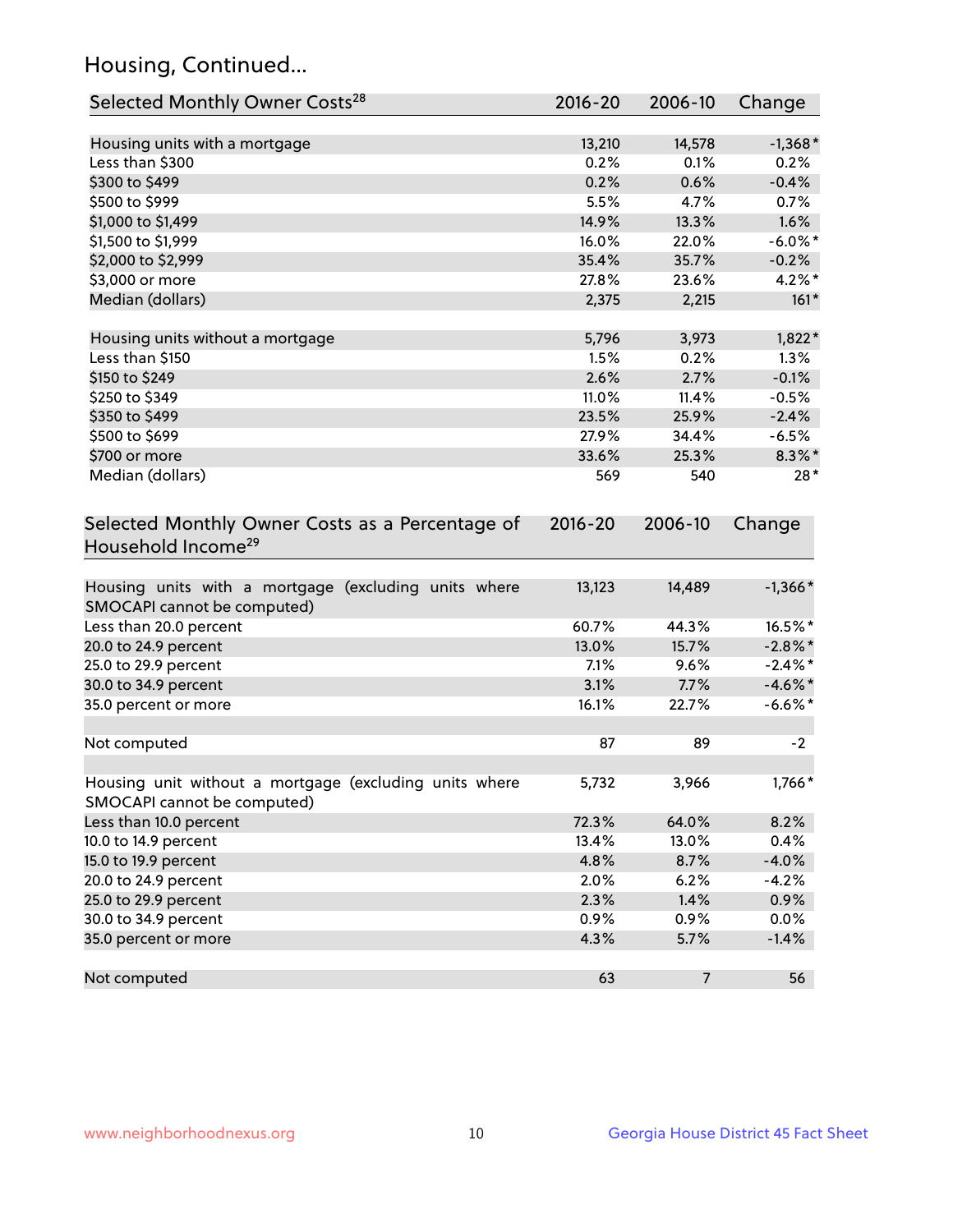## Housing, Continued...

| Gross Rent <sup>30</sup>   | 2016-20 | 2006-10 | Change   |
|----------------------------|---------|---------|----------|
|                            |         |         |          |
| Occupied units paying rent | 1,256   | 877     | $379*$   |
| Less than \$200            | $0.0\%$ | $0.0\%$ | $0.0\%$  |
| \$200 to \$499             | $0.0\%$ | $0.0\%$ | 0.0%     |
| \$500 to \$749             | 3.3%    | 4.9%    | $-1.5%$  |
| \$750 to \$999             | 2.7%    | 14.8%   | $-12.1%$ |
| \$1,000 to \$1,499         | 20.7%   | 24.2%   | $-3.5%$  |
| \$1,500 to \$1,999         | 12.3%   | 27.9%   | $-15.6%$ |
| \$2,000 or more            | 61.0%   | 28.3%   | 32.7%    |
| Median (dollars)           | 2,193   | 2,220   | $-27$    |
|                            |         |         |          |
| No rent paid               | 80      | 112     | $-32$    |

| Gross Rent as a Percentage of Household Income <sup>31</sup>                   | $2016 - 20$ | 2006-10 | Change  |
|--------------------------------------------------------------------------------|-------------|---------|---------|
|                                                                                |             |         |         |
| Occupied units paying rent (excluding units where GRAPI<br>cannot be computed) | 1,218       | 854     | 364     |
| Less than 15.0 percent                                                         | 19.5%       | 15.7%   | 3.8%    |
| 15.0 to 19.9 percent                                                           | 20.1%       | 20.3%   | $-0.2%$ |
| 20.0 to 24.9 percent                                                           | 5.6%        | 14.5%   | $-9.0%$ |
| 25.0 to 29.9 percent                                                           | 7.0%        | 12.1%   | $-5.1%$ |
| 30.0 to 34.9 percent                                                           | 13.5%       | $8.0\%$ | 5.5%    |
| 35.0 percent or more                                                           | 34.2%       | 29.3%   | 5.0%    |
|                                                                                |             |         |         |
| Not computed                                                                   | 118         | 134     | $-17$   |

## Transportation

| Commuting to Work <sup>32</sup>           | 2016-20 | 2006-10 | Change     |
|-------------------------------------------|---------|---------|------------|
|                                           |         |         |            |
| Workers 16 years and over                 | 25,905  | 26,533  | $-628$     |
| Car, truck, or van - drove alone          | 76.0%   | 82.0%   | $-6.0\%$ * |
| Car, truck, or van - carpooled            | 3.7%    | 6.5%    | $-2.8\%$ * |
| Public transportation (excluding taxicab) | $0.4\%$ | 0.5%    | $-0.1%$    |
| Walked                                    | 0.6%    | 0.8%    | $-0.2%$    |
| Other means                               | $1.0\%$ | 1.2%    | $-0.3%$    |
| Worked at home                            | 18.4%   | 9.0%    | $9.4\%$ *  |
|                                           |         |         |            |
| Mean travel time to work (minutes)        | 31.0    | 28.2    | $2.8*$     |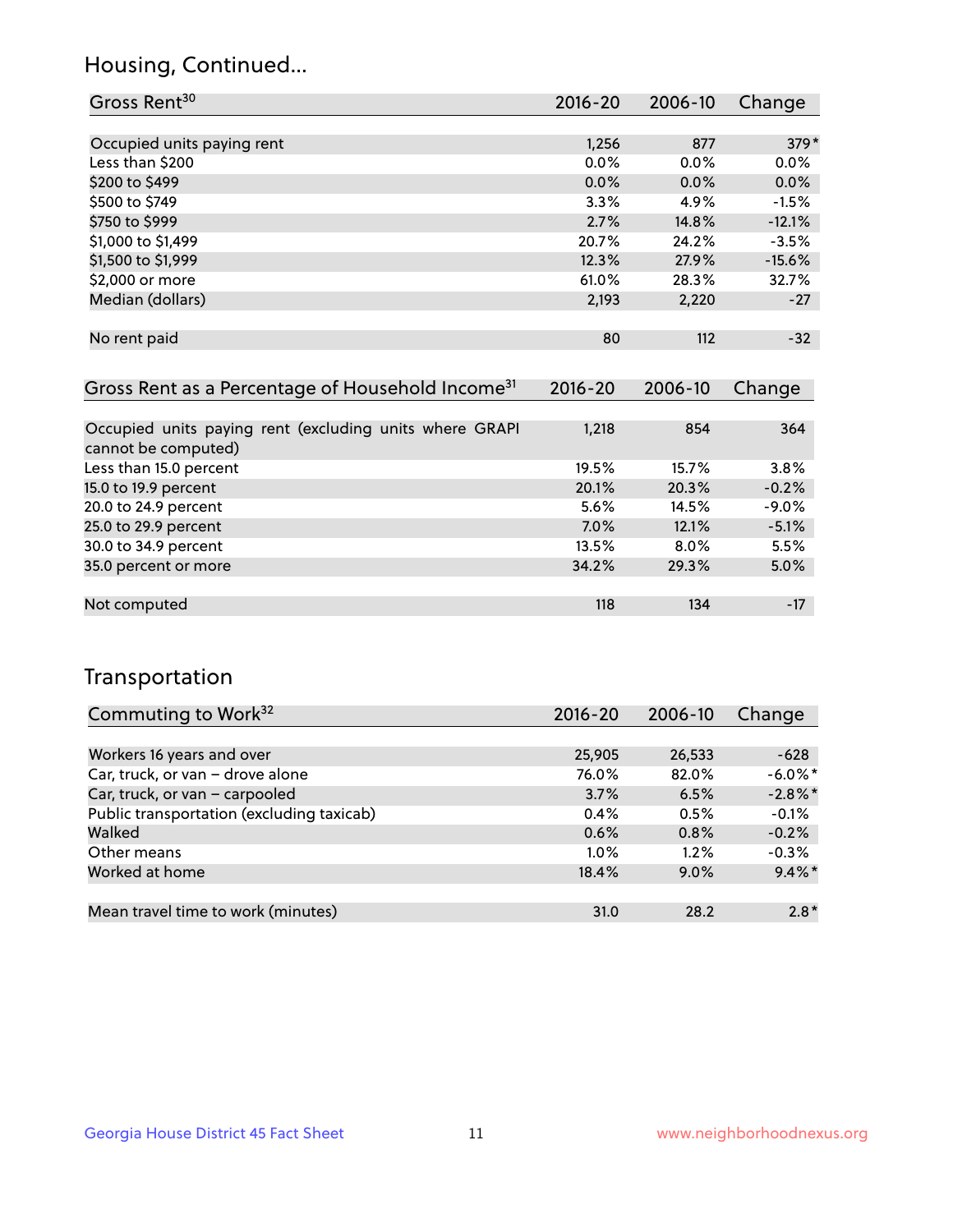## Transportation, Continued...

| Vehicles Available <sup>33</sup> | $2016 - 20$ | 2006-10 | Change  |
|----------------------------------|-------------|---------|---------|
|                                  |             |         |         |
| Occupied housing units           | 20.341      | 19,540  | 801*    |
| No vehicles available            | $2.0\%$     | 1.3%    | 0.7%    |
| 1 vehicle available              | 15.7%       | 16.1%   | $-0.4%$ |
| 2 vehicles available             | 52.3%       | 52.9%   | $-0.5%$ |
| 3 or more vehicles available     | 29.9%       | 29.7%   | 0.3%    |

#### Health

| Health Insurance coverage <sup>34</sup>                 | 2016-20 |
|---------------------------------------------------------|---------|
|                                                         |         |
| Civilian Noninstitutionalized Population                | 56,590  |
| With health insurance coverage                          | 97.8%   |
| With private health insurance coverage                  | 89.9%   |
| With public health coverage                             | 21.6%   |
| No health insurance coverage                            | 2.2%    |
| Civilian Noninstitutionalized Population Under 19 years | 15,303  |
| No health insurance coverage                            | 1.8%    |
| Civilian Noninstitutionalized Population 19 to 64 years | 29,862  |
| In labor force:                                         | 24,132  |
| Employed:                                               | 23,275  |
| With health insurance coverage                          | 97.6%   |
| With private health insurance coverage                  | 97.2%   |
| With public coverage                                    | 1.5%    |
| No health insurance coverage                            | 2.4%    |
| Unemployed:                                             | 857     |
| With health insurance coverage                          | 80.9%   |
| With private health insurance coverage                  | 78.5%   |
| With public coverage                                    | 4.1%    |
| No health insurance coverage                            | 19.1%   |
| Not in labor force:                                     | 5,730   |
| With health insurance coverage                          | 95.7%   |
| With private health insurance coverage                  | 89.5%   |
| With public coverage                                    | 7.8%    |
| No health insurance coverage                            | 4.3%    |